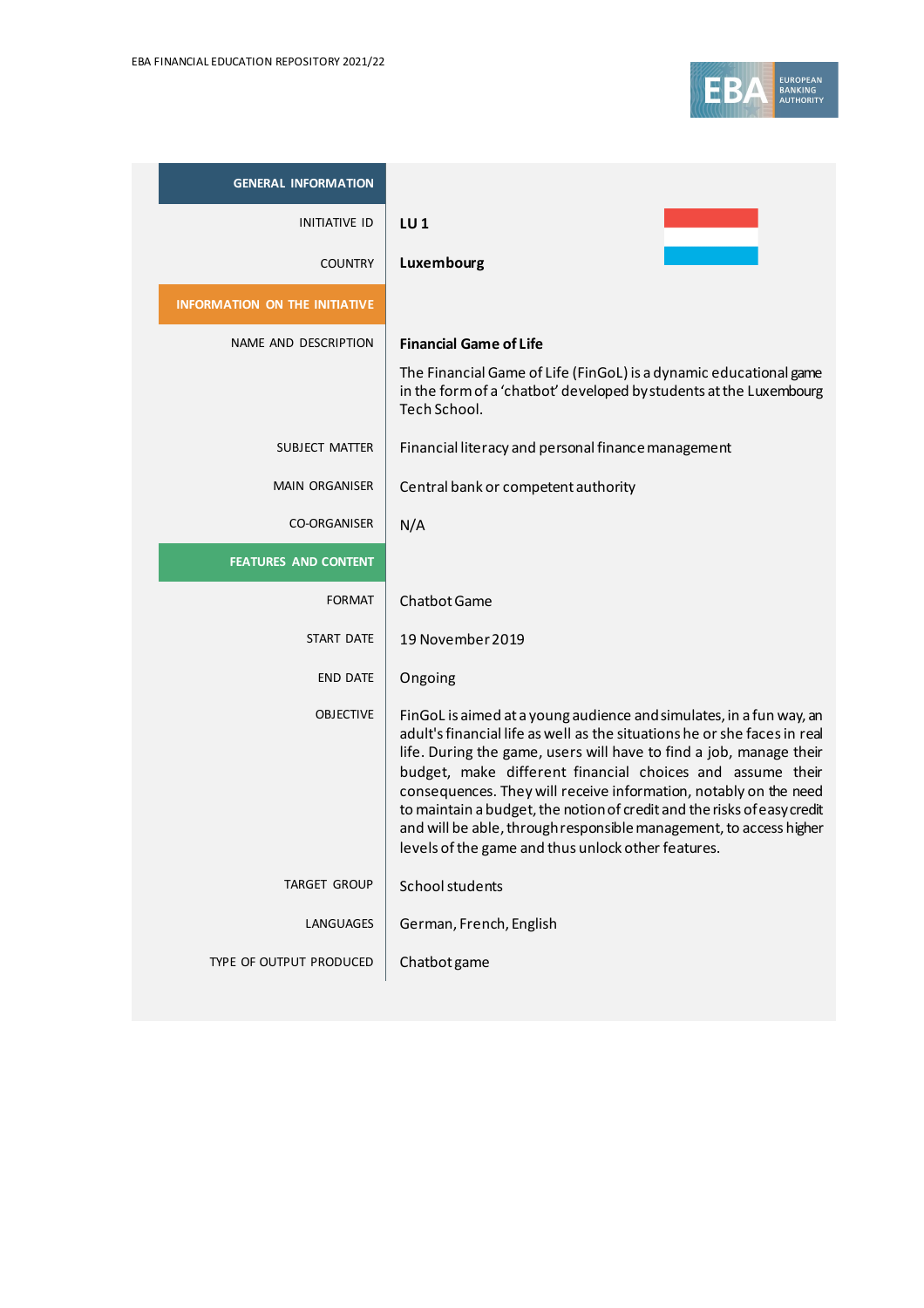

| <b>GENERAL INFORMATION</b>           |                                                                                                                                                                                                                                                                                           |
|--------------------------------------|-------------------------------------------------------------------------------------------------------------------------------------------------------------------------------------------------------------------------------------------------------------------------------------------|
| INITIATIVE ID                        | LU <sub>2</sub>                                                                                                                                                                                                                                                                           |
| <b>COUNTRY</b>                       | Luxembourg                                                                                                                                                                                                                                                                                |
| <b>INFORMATION ON THE INITIATIVE</b> |                                                                                                                                                                                                                                                                                           |
| NAME AND DESCRIPTION                 | Lëtzfin Budget app                                                                                                                                                                                                                                                                        |
|                                      | Keeping a monthly budget is the most important tool for preventing<br>financial difficulties that may lead to over-indebtedness. This risk is<br>significantly reduced if the consumer has a clear view of his or her<br>income and expenses.                                             |
| SUBJECT MATTER                       | Financial literacy and personal finance management                                                                                                                                                                                                                                        |
| <b>MAIN ORGANISER</b>                | Central bank or competent authority                                                                                                                                                                                                                                                       |
| <b>CO-ORGANISER</b>                  | N/A                                                                                                                                                                                                                                                                                       |
| <b>FEATURES AND CONTENT</b>          |                                                                                                                                                                                                                                                                                           |
| FORMAT                               | App                                                                                                                                                                                                                                                                                       |
| START DATE                           | 19 November 2019                                                                                                                                                                                                                                                                          |
| <b>END DATE</b>                      | Ongoing                                                                                                                                                                                                                                                                                   |
| <b>OBJECTIVE</b>                     | The app allows users to establish and manage their budget, identify<br>unnecessary expenses and plan their future financial situation. It<br>plans to broaden the choice of languages and integrate additional<br>features in line with consumer needs and technological<br>developments. |
| <b>TARGET GROUP</b>                  | Consumers in general                                                                                                                                                                                                                                                                      |
| LANGUAGES                            | German, French                                                                                                                                                                                                                                                                            |
| TYPE OF OUTPUT PRODUCED              | App                                                                                                                                                                                                                                                                                       |
|                                      |                                                                                                                                                                                                                                                                                           |
|                                      |                                                                                                                                                                                                                                                                                           |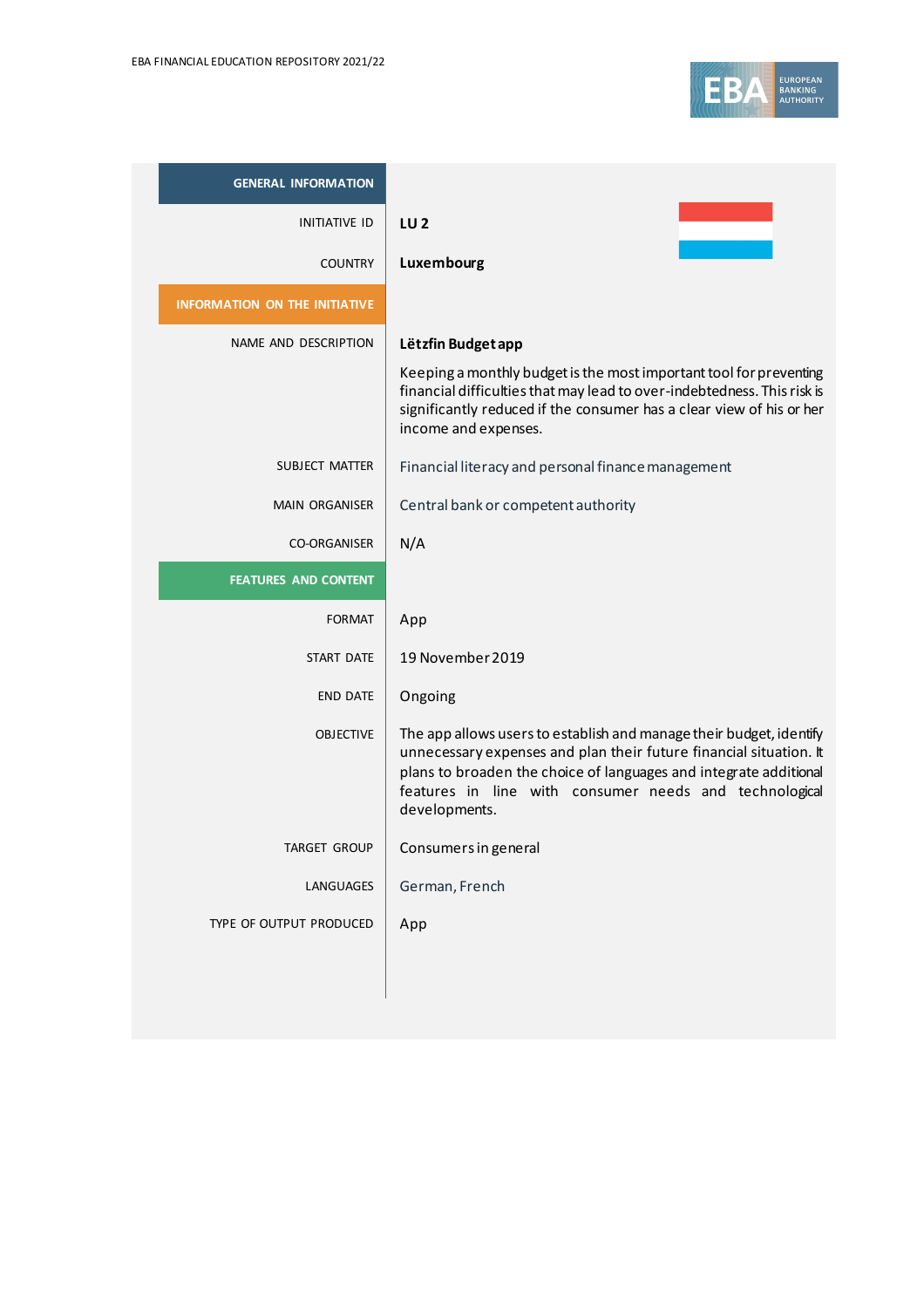| <b>GENERAL INFORMATION</b>           |                                                                                                                                                                                                                                                                                                                                                                                                                                                                                                                                                                                                                                                                                                                                                                                                                                                                                              |
|--------------------------------------|----------------------------------------------------------------------------------------------------------------------------------------------------------------------------------------------------------------------------------------------------------------------------------------------------------------------------------------------------------------------------------------------------------------------------------------------------------------------------------------------------------------------------------------------------------------------------------------------------------------------------------------------------------------------------------------------------------------------------------------------------------------------------------------------------------------------------------------------------------------------------------------------|
| <b>INITIATIVE ID</b>                 | $LU$ 3                                                                                                                                                                                                                                                                                                                                                                                                                                                                                                                                                                                                                                                                                                                                                                                                                                                                                       |
| <b>COUNTRY</b>                       | Luxembourg                                                                                                                                                                                                                                                                                                                                                                                                                                                                                                                                                                                                                                                                                                                                                                                                                                                                                   |
| <b>INFORMATION ON THE INITIATIVE</b> |                                                                                                                                                                                                                                                                                                                                                                                                                                                                                                                                                                                                                                                                                                                                                                                                                                                                                              |
| NAME AND DESCRIPTION                 | Lëtzfin website                                                                                                                                                                                                                                                                                                                                                                                                                                                                                                                                                                                                                                                                                                                                                                                                                                                                              |
|                                      | Dedicated website on financial education                                                                                                                                                                                                                                                                                                                                                                                                                                                                                                                                                                                                                                                                                                                                                                                                                                                     |
| SUBJECT MATTER                       | Financial literacy and personal finance management                                                                                                                                                                                                                                                                                                                                                                                                                                                                                                                                                                                                                                                                                                                                                                                                                                           |
| <b>MAIN ORGANISER</b>                | Central bank or competent authority                                                                                                                                                                                                                                                                                                                                                                                                                                                                                                                                                                                                                                                                                                                                                                                                                                                          |
| <b>CO-ORGANISER</b>                  | N/A                                                                                                                                                                                                                                                                                                                                                                                                                                                                                                                                                                                                                                                                                                                                                                                                                                                                                          |
| <b>FEATURES AND CONTENT</b>          |                                                                                                                                                                                                                                                                                                                                                                                                                                                                                                                                                                                                                                                                                                                                                                                                                                                                                              |
| <b>FORMAT</b>                        | Website and online tools                                                                                                                                                                                                                                                                                                                                                                                                                                                                                                                                                                                                                                                                                                                                                                                                                                                                     |
| START DATE                           | 19 November 2019                                                                                                                                                                                                                                                                                                                                                                                                                                                                                                                                                                                                                                                                                                                                                                                                                                                                             |
| <b>END DATE</b>                      | Ongoing                                                                                                                                                                                                                                                                                                                                                                                                                                                                                                                                                                                                                                                                                                                                                                                                                                                                                      |
| <b>OBJECTIVE</b>                     | The information portal (www.letzfin.lu) contains essential<br>information on topics to which most of citizens are exposed in their<br>private and professional lives: 'Your money', 'insurance', 'credits',<br>'saving and investing', 'pension', 'precautions to be taken' and<br>'over-indebtedness'. Its purpose is to educate and protect<br>consumers by providing them with basic financial information to<br>help them analyse and understand their financial situation and<br>make appropriate and informed choices. This website also offers<br>practical tools enabling users to: simulate credit calculations,<br>establish a personal budget, test their knowledge with 'quizzes' or<br>watch explanatory videos. The 'lëtzfin' information portal will<br>continue to be developed and will form the backbone of all<br>initiatives launched as part of this national strategy. |
| <b>TARGET GROUP</b>                  | Consumers in general                                                                                                                                                                                                                                                                                                                                                                                                                                                                                                                                                                                                                                                                                                                                                                                                                                                                         |
| LANGUAGES                            | German, French                                                                                                                                                                                                                                                                                                                                                                                                                                                                                                                                                                                                                                                                                                                                                                                                                                                                               |
| TYPE OF OUTPUT PRODUCED              | Online information, simulators, calculators, games                                                                                                                                                                                                                                                                                                                                                                                                                                                                                                                                                                                                                                                                                                                                                                                                                                           |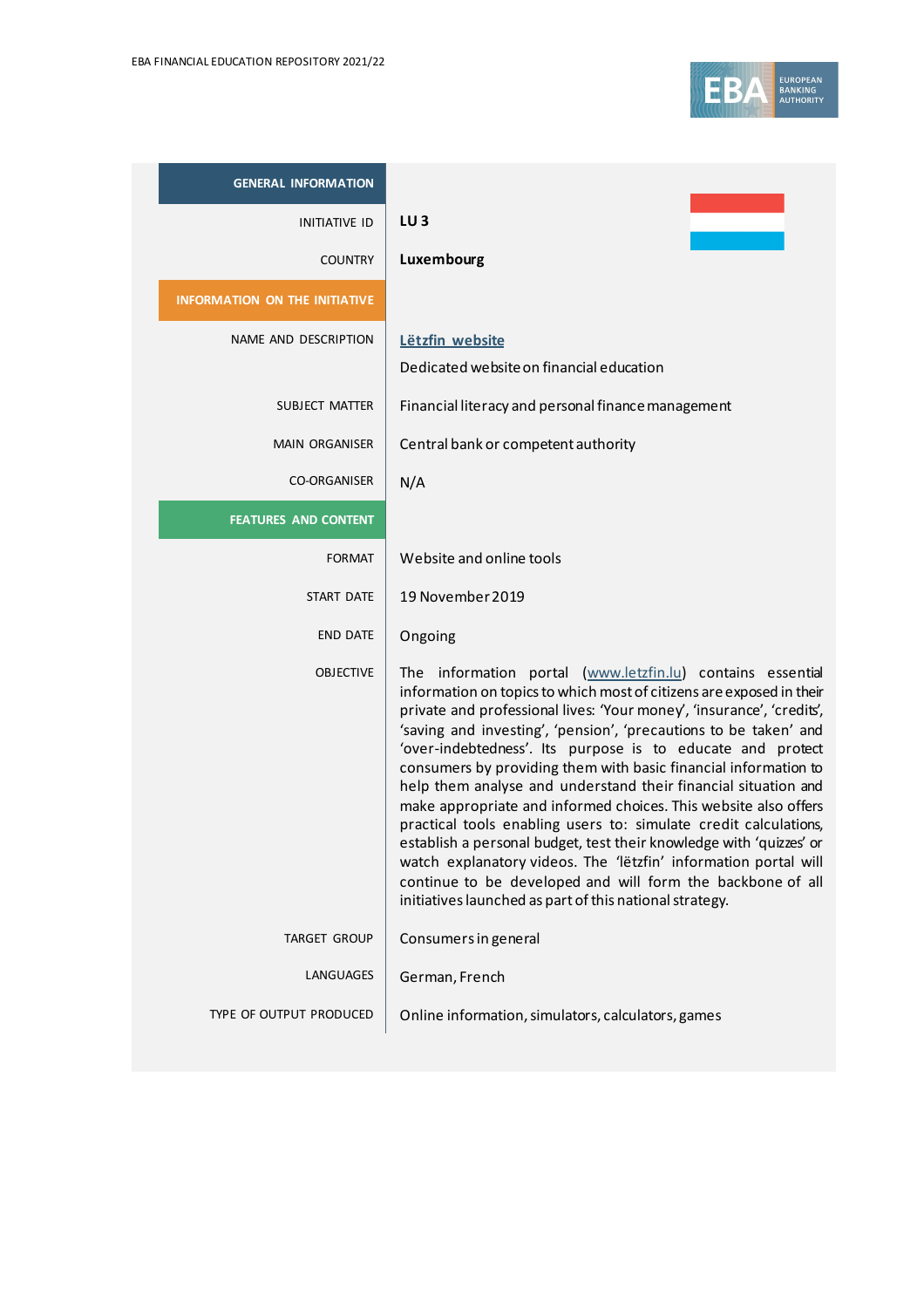

| <b>GENERAL INFORMATION</b>           |                                                                                                                                                                                                                                                                                                                                                                                                                                                                                       |
|--------------------------------------|---------------------------------------------------------------------------------------------------------------------------------------------------------------------------------------------------------------------------------------------------------------------------------------------------------------------------------------------------------------------------------------------------------------------------------------------------------------------------------------|
| <b>INITIATIVE ID</b>                 | LU <sub>4</sub>                                                                                                                                                                                                                                                                                                                                                                                                                                                                       |
| <b>COUNTRY</b>                       | Luxembourg                                                                                                                                                                                                                                                                                                                                                                                                                                                                            |
| <b>INFORMATION ON THE INITIATIVE</b> |                                                                                                                                                                                                                                                                                                                                                                                                                                                                                       |
| NAME AND DESCRIPTION                 | Lëtzfin pocket money App                                                                                                                                                                                                                                                                                                                                                                                                                                                              |
|                                      | The 'Lëtzfin pocket money' app aims to make young people aware<br>of the importance of managing their personal finances by actively<br>involving parents.                                                                                                                                                                                                                                                                                                                             |
|                                      | The app allows young people to better track their use of pocket<br>money or other income. Parents assume the role of banks to guide<br>young people in managing their personal budgets. This type of<br>learning takes place through a dialogue with parents and helps to<br>break the taboo of money issues. The smartphones of young people<br>and their parents can be linked through a QR code but parents are<br>unable to view the details of the data entered by young people. |
| SUBJECT MATTER                       | Financial literacy and personal finance management                                                                                                                                                                                                                                                                                                                                                                                                                                    |
| <b>MAIN ORGANISER</b>                | Central bank or competent authority                                                                                                                                                                                                                                                                                                                                                                                                                                                   |
| <b>CO-ORGANISER</b>                  | N/A                                                                                                                                                                                                                                                                                                                                                                                                                                                                                   |
| <b>FEATURES AND CONTENT</b>          |                                                                                                                                                                                                                                                                                                                                                                                                                                                                                       |
| <b>FORMAT</b>                        | App                                                                                                                                                                                                                                                                                                                                                                                                                                                                                   |
| <b>START DATE</b>                    | 19 November 2019                                                                                                                                                                                                                                                                                                                                                                                                                                                                      |
| <b>END DATE</b>                      | Ongoing                                                                                                                                                                                                                                                                                                                                                                                                                                                                               |
| <b>OBJECTIVE</b>                     | Through this application, young people actively learn to manage<br>their personal budget and better appreciate the value of money.                                                                                                                                                                                                                                                                                                                                                    |
| TARGET GROUP                         | School students                                                                                                                                                                                                                                                                                                                                                                                                                                                                       |
| LANGUAGES                            | German, French                                                                                                                                                                                                                                                                                                                                                                                                                                                                        |
| TYPE OF OUTPUT PRODUCED              | App                                                                                                                                                                                                                                                                                                                                                                                                                                                                                   |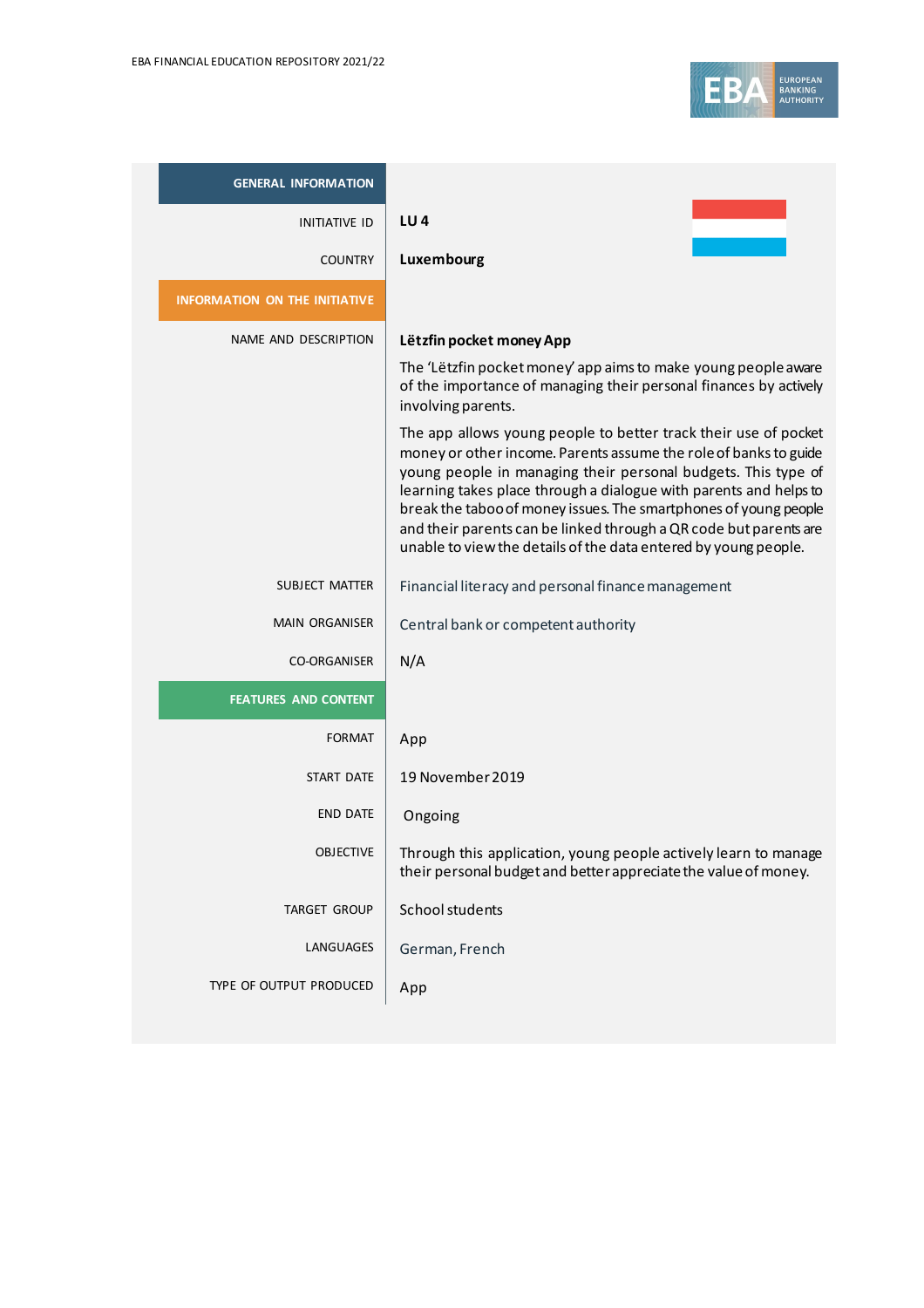

| <b>GENERAL INFORMATION</b>           |                                                                                                      |
|--------------------------------------|------------------------------------------------------------------------------------------------------|
| <b>INITIATIVE ID</b>                 | LU <sub>5</sub>                                                                                      |
| <b>COUNTRY</b>                       | Luxembourg                                                                                           |
| <b>INFORMATION ON THE INITIATIVE</b> |                                                                                                      |
| NAME AND DESCRIPTION                 | Lëtzfin videos                                                                                       |
|                                      | https://www.youtube.com/watch?v=wRvR2rdCJdc                                                          |
|                                      | https://www.youtube.com/watch?v=2Ah6qw4elf8                                                          |
|                                      | https://www.youtube.com/watch?v=OIUU4J2SIFQ                                                          |
|                                      | https://www.youtube.com/watch?v=gfNox2_M6Ks                                                          |
|                                      |                                                                                                      |
| SUBJECT MATTER                       | Financial literacy and personal finance management                                                   |
| <b>MAIN ORGANISER</b>                | Central bank or competent authority                                                                  |
| <b>CO-ORGANISER</b>                  | N/A                                                                                                  |
| <b>FEATURES AND CONTENT</b>          |                                                                                                      |
| <b>FORMAT</b>                        | Website and online tools                                                                             |
| <b>START DATE</b>                    | 19 November 2019                                                                                     |
| <b>END DATE</b>                      | Ongoing                                                                                              |
| <b>OBJECTIVE</b>                     | Protect people against over indebtedness and raise awareness of<br>the need to keep a private budget |
| <b>TARGET GROUP</b>                  | Consumers in general                                                                                 |
| LANGUAGES                            | German, French                                                                                       |
| TYPE OF OUTPUT PRODUCED              | Media (TV, radio, video), simulators, calculators, games                                             |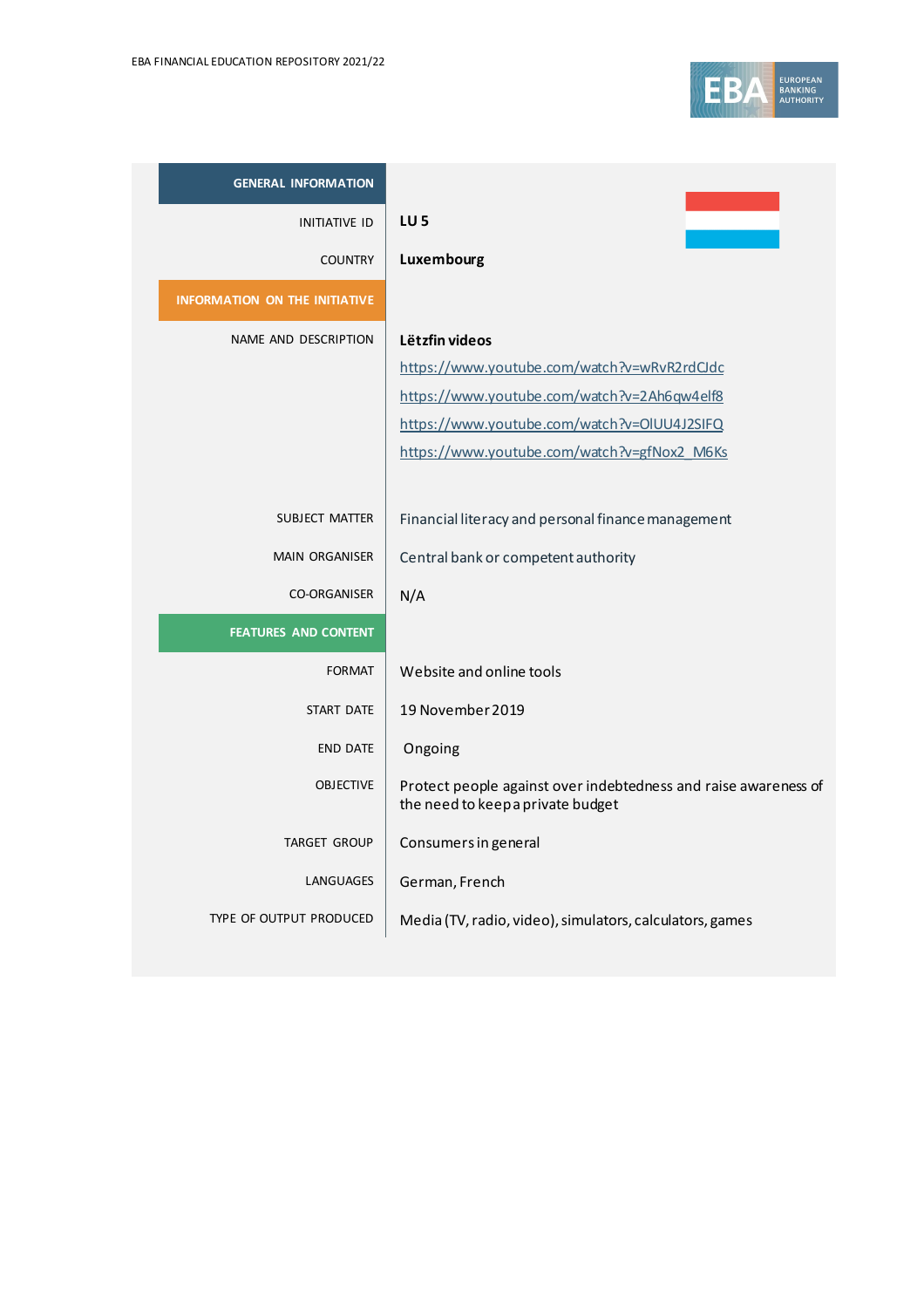

| <b>GENERAL INFORMATION</b>               |                                                                                                                                                                                                                                                                                                                                                                                                                                                                                                                                                                                                                                                                                                                                                                                                                                                                                |
|------------------------------------------|--------------------------------------------------------------------------------------------------------------------------------------------------------------------------------------------------------------------------------------------------------------------------------------------------------------------------------------------------------------------------------------------------------------------------------------------------------------------------------------------------------------------------------------------------------------------------------------------------------------------------------------------------------------------------------------------------------------------------------------------------------------------------------------------------------------------------------------------------------------------------------|
| <b>INITIATIVE ID</b>                     | LU6                                                                                                                                                                                                                                                                                                                                                                                                                                                                                                                                                                                                                                                                                                                                                                                                                                                                            |
| <b>COUNTRY</b>                           | Luxembourg                                                                                                                                                                                                                                                                                                                                                                                                                                                                                                                                                                                                                                                                                                                                                                                                                                                                     |
| <b>INFORMATION ON THE INITIATIVE</b>     |                                                                                                                                                                                                                                                                                                                                                                                                                                                                                                                                                                                                                                                                                                                                                                                                                                                                                |
| NAME AND DESCRIPTION                     | Ech kann dat och<br>In order to improve the citizens' knowledge in the management of<br>their personal finances and to make sure that everyone has the<br>possibility to carry out their financial transactions in an autonomous<br>way, a training programme on e-banking was set up. This<br>programme promotes the social, financial and digital inclusion of all<br>citizens but it is particularly aimed at senior citizens, who are more<br>vulnerable to the potential digital divide linked to the accelerated<br>digitalisation of the society. The training is offered as a separate<br>module or as part of a more general Internet training. A<br>collaboration with many organisations was put in place in order to<br>get a broad coverage. Further a train-the-trainer program should<br>accelerate the spread of this training, so that it can be offered on a |
| <b>SUBJECT MATTER</b>                    | local basis for exampgele by different senior clubs.<br>Financial literacy and personal finance management: By<br>participating in this course people learn how to manage their bank<br>account from their computer in a secure way.                                                                                                                                                                                                                                                                                                                                                                                                                                                                                                                                                                                                                                           |
| <b>MAIN ORGANISER</b>                    | Commission de Surveillance du Secteur Financier (CSSF)                                                                                                                                                                                                                                                                                                                                                                                                                                                                                                                                                                                                                                                                                                                                                                                                                         |
| <b>CO-ORGANISER</b>                      | A joint initiative with the Ministry of Consumer Protection, the<br>Ministry of Digitalisation, the ABBL (Luxembourg Banking<br>Association) Foundation for Financial Education and the non for<br>profit organisation Erwuesse Bildung.                                                                                                                                                                                                                                                                                                                                                                                                                                                                                                                                                                                                                                       |
| <b>FEATURES AND CONTENT</b>              |                                                                                                                                                                                                                                                                                                                                                                                                                                                                                                                                                                                                                                                                                                                                                                                                                                                                                |
| <b>FORMAT</b>                            | Physical courses                                                                                                                                                                                                                                                                                                                                                                                                                                                                                                                                                                                                                                                                                                                                                                                                                                                               |
| <b>START DATE</b>                        | 15 September 2021                                                                                                                                                                                                                                                                                                                                                                                                                                                                                                                                                                                                                                                                                                                                                                                                                                                              |
| END DATE                                 | Ongoing                                                                                                                                                                                                                                                                                                                                                                                                                                                                                                                                                                                                                                                                                                                                                                                                                                                                        |
| <b>OBJECTIVE</b>                         | To promote the social, financial and digital inclusion of all citizens<br>and particularly senior citizens, who are more vulnerable to the<br>potential digital divide linked to the accelerated digitalisation of<br>society.                                                                                                                                                                                                                                                                                                                                                                                                                                                                                                                                                                                                                                                 |
| TARGET GROUP                             | Elderly people                                                                                                                                                                                                                                                                                                                                                                                                                                                                                                                                                                                                                                                                                                                                                                                                                                                                 |
| PROMOTION CHANNELS<br>LANGUAGES          | Traditional media, Social networks, Newsletter, the promoter's<br>partners' network, Press conference, Flyers.<br>French, German, English and Portuguese                                                                                                                                                                                                                                                                                                                                                                                                                                                                                                                                                                                                                                                                                                                       |
| TYPE OF OUTPUT PRODUCED                  | No public output produced.                                                                                                                                                                                                                                                                                                                                                                                                                                                                                                                                                                                                                                                                                                                                                                                                                                                     |
| <b>DIGITAL TOOLS</b><br>&TECHNOLOGY USED | The training is offered via 2 different operating systems (Microsoft<br>Windows 10 and MacOS 11)                                                                                                                                                                                                                                                                                                                                                                                                                                                                                                                                                                                                                                                                                                                                                                               |

ш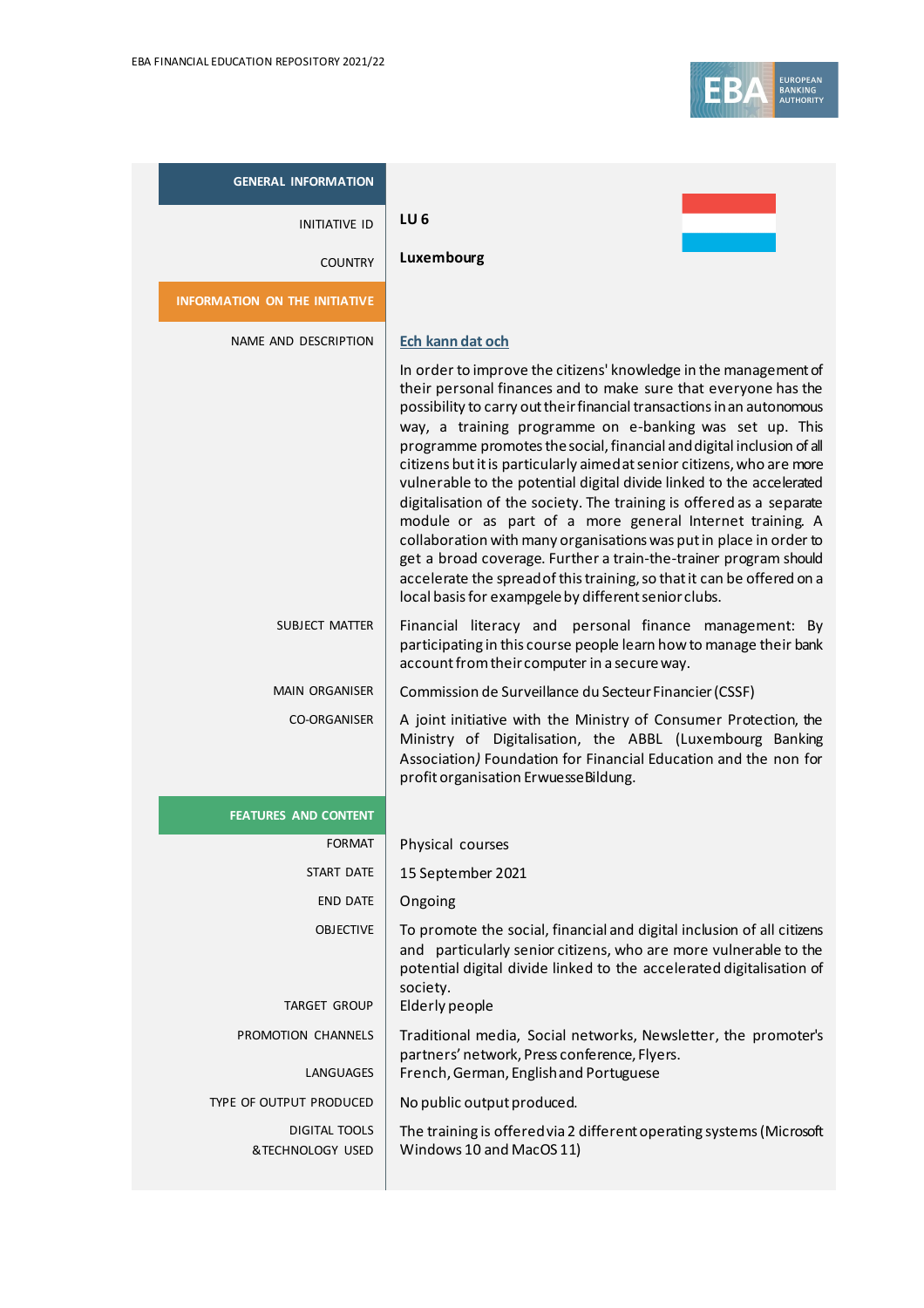

| <b>GENERAL INFORMATION</b>                         |                                                                                                                                                                                                                                                         |
|----------------------------------------------------|---------------------------------------------------------------------------------------------------------------------------------------------------------------------------------------------------------------------------------------------------------|
| <b>INITIATIVE ID</b>                               | LU <sub>7</sub>                                                                                                                                                                                                                                         |
| <b>COUNTRY</b>                                     | Luxembourg                                                                                                                                                                                                                                              |
| <b>INFORMATION ON THE INITIATIVE</b>               |                                                                                                                                                                                                                                                         |
| NAME AND DESCRIPTION                               | Fraud prevention in a digital world                                                                                                                                                                                                                     |
|                                                    | Link1                                                                                                                                                                                                                                                   |
|                                                    | Link <sub>2</sub>                                                                                                                                                                                                                                       |
|                                                    | Through various measures, consumers should be made aware of the<br>dangers of fraud and advised for more security in their digital<br>banking transactions. Further, the Strong Customer Authentication<br>is explained and its importance illustrated. |
| SUBJECT MATTER                                     | Financial literacy and personal finance management                                                                                                                                                                                                      |
| <b>MAIN ORGANISER</b>                              | Commission de Surveillance du Secteur Financier (CSSF)                                                                                                                                                                                                  |
| <b>CO-ORGANISER</b>                                | N/A                                                                                                                                                                                                                                                     |
| <b>FEATURES AND CONTENT</b>                        |                                                                                                                                                                                                                                                         |
| <b>FORMAT</b>                                      | Digital tools (website, social media, media (radio)                                                                                                                                                                                                     |
| <b>START DATE</b>                                  | 01 August 2021                                                                                                                                                                                                                                          |
| <b>END DATE</b>                                    | Ongoing                                                                                                                                                                                                                                                 |
| <b>OBJECTIVE</b>                                   | Protecting consumers from fraud, especially in the area of digital<br>financial transactions.                                                                                                                                                           |
| TARGET GROUP                                       | Consumers in general                                                                                                                                                                                                                                    |
| NUMBER OF PEOPLE BENEFITING FROM<br>THE INITIATIVE | N/A                                                                                                                                                                                                                                                     |
| PROMOTION CHANNELS                                 | Traditional media, social networks, newsletter                                                                                                                                                                                                          |
| LANGUAGES                                          | French, German, Luxembourgish                                                                                                                                                                                                                           |
| TYPE OF OUTPUT PRODUCED                            | No public output produced                                                                                                                                                                                                                               |
| <b>DIGITAL TOOLS</b><br>&TECHNOLOGY USED           | N/A                                                                                                                                                                                                                                                     |